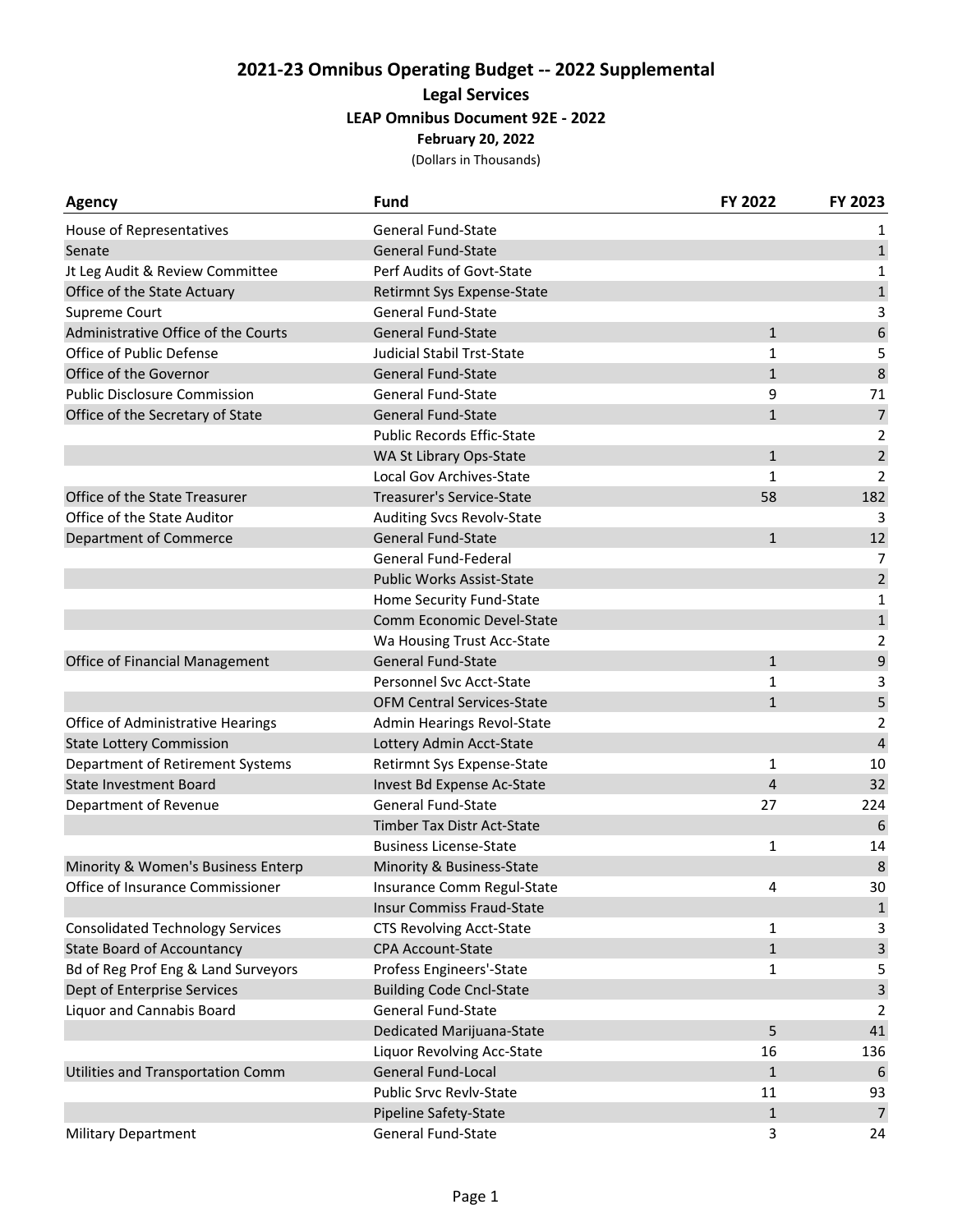## **2021‐23 Omnibus Operating Budget ‐‐ 2022 Supplemental Legal Services LEAP Omnibus Document 92E ‐ 2022 February 20, 2022**

(Dollars in Thousands)

| <b>Agency</b>                             | <b>Fund</b>                                                 | FY 2022        | FY 2023          |
|-------------------------------------------|-------------------------------------------------------------|----------------|------------------|
| <b>Public Employment Relations Comm</b>   | <b>General Fund-State</b>                                   |                | $\mathbf{1}$     |
|                                           | Personnel Svc Acct-State                                    |                | 1                |
| Archaeology & Historic Preservation       | <b>General Fund-State</b>                                   | $\mathbf{1}$   | $\overline{2}$   |
| WA State Health Care Authority            | <b>General Fund-State</b>                                   | 7              | 55               |
|                                           | <b>General Fund-Federal</b>                                 | 6              | 45               |
|                                           | St Hlth Care Admn Ac-State                                  | $\overline{2}$ | 17               |
|                                           | School Employees' In-State                                  | $\overline{2}$ | 9                |
| Human Rights Commission                   | General Fund-State                                          | 2              |                  |
| <b>Bd of Industrial Insurance Appeals</b> | <b>Accident Account-State</b>                               |                | $\mathbf 2$      |
|                                           | <b>Medical Aid Account-State</b>                            |                | 2                |
| <b>Criminal Justice Training Comm</b>     | <b>General Fund-State</b>                                   | 3              |                  |
| Independent Investigations                | <b>General Fund-State</b>                                   | 53             | 35               |
| Department of Labor and Industries        | <b>General Fund-State</b>                                   |                | $\overline{4}$   |
|                                           | <b>Electrical License-State</b>                             | 2              | 23               |
|                                           | Constr Regis Inspect-State                                  | $\overline{2}$ | 19               |
|                                           | Public Works Admin-State                                    | $\overline{2}$ | 9                |
|                                           | <b>Accident Account-State</b>                               | 123            | 1,016            |
|                                           | Medical Aid Account-State                                   | 98             | 816              |
|                                           | <b>Plumbing Certificate-State</b>                           |                | $\overline{2}$   |
| Department of Health                      | <b>General Fund-State</b>                                   | 8              | 67               |
|                                           | <b>General Fund-Federal</b>                                 | $\mathbf{1}$   | 4                |
|                                           | <b>General Fund-Local</b>                                   | 6              | 46               |
|                                           | <b>Health Prfessns Acct-State</b>                           | 37             | 303              |
| Department of Veterans' Affairs           | <b>General Fund-State</b>                                   | $-1$           | 2                |
| Children, Youth, and Families             | <b>General Fund-State</b>                                   | 4,944          | 7,120            |
|                                           | <b>General Fund-Federal</b>                                 | 1,234          | 1,779<br>436     |
| <b>Department of Corrections</b>          | <b>General Fund-State</b>                                   | 52             |                  |
| <b>Employment Security Department</b>     | Unemploy Comp Admin-Federal                                 | 8              | 66               |
|                                           | Fam Med Lv Insurance-State                                  | 6              | 48               |
| Dept of Social and Health Services        | <b>General Fund-State</b>                                   | 63             | 522              |
|                                           | <b>General Fund-Federal</b>                                 | 24             | 205              |
| Department of Ecology                     | <b>General Fund-State</b>                                   | 14             | 121              |
|                                           | <b>Reclamation Acct-State</b>                               | $\mathbf{1}$   | $\overline{7}$   |
|                                           | <b>Flood Control Assist-State</b>                           |                | 3                |
|                                           | Waste Reduct/Recycle-State                                  | $\mathbf{1}$   | $\overline{4}$   |
|                                           | <b>Water Quality Permit-State</b>                           | 5              | 47               |
|                                           | <b>Underground Storage-State</b>                            | $\mathbf{1}$   | $\boldsymbol{7}$ |
|                                           | Hazardous Waste-State                                       | 1              | 5                |
|                                           | Radioactive Mixed-State                                     | 4              | 32               |
|                                           | Air Poll Contr Acct-State                                   |                | 5                |
|                                           | Oil Spill Prevn Acct-State                                  |                | 4                |
|                                           | Air Oper Permit Acct-State                                  |                | 4                |
|                                           | <b>Model Toxics Oper-State</b><br>Water Poll Ctrl Adm-State | 23             | 189              |
|                                           |                                                             |                | 5                |
| WA Pollution Liab Insurance Program       | Pollution Liab Insur-State                                  | $\mathbf{1}$   | $\mathbf{1}$     |
| <b>State Parks and Recreation Comm</b>    | Parks Renewal Acct-State                                    | $\overline{2}$ | 13               |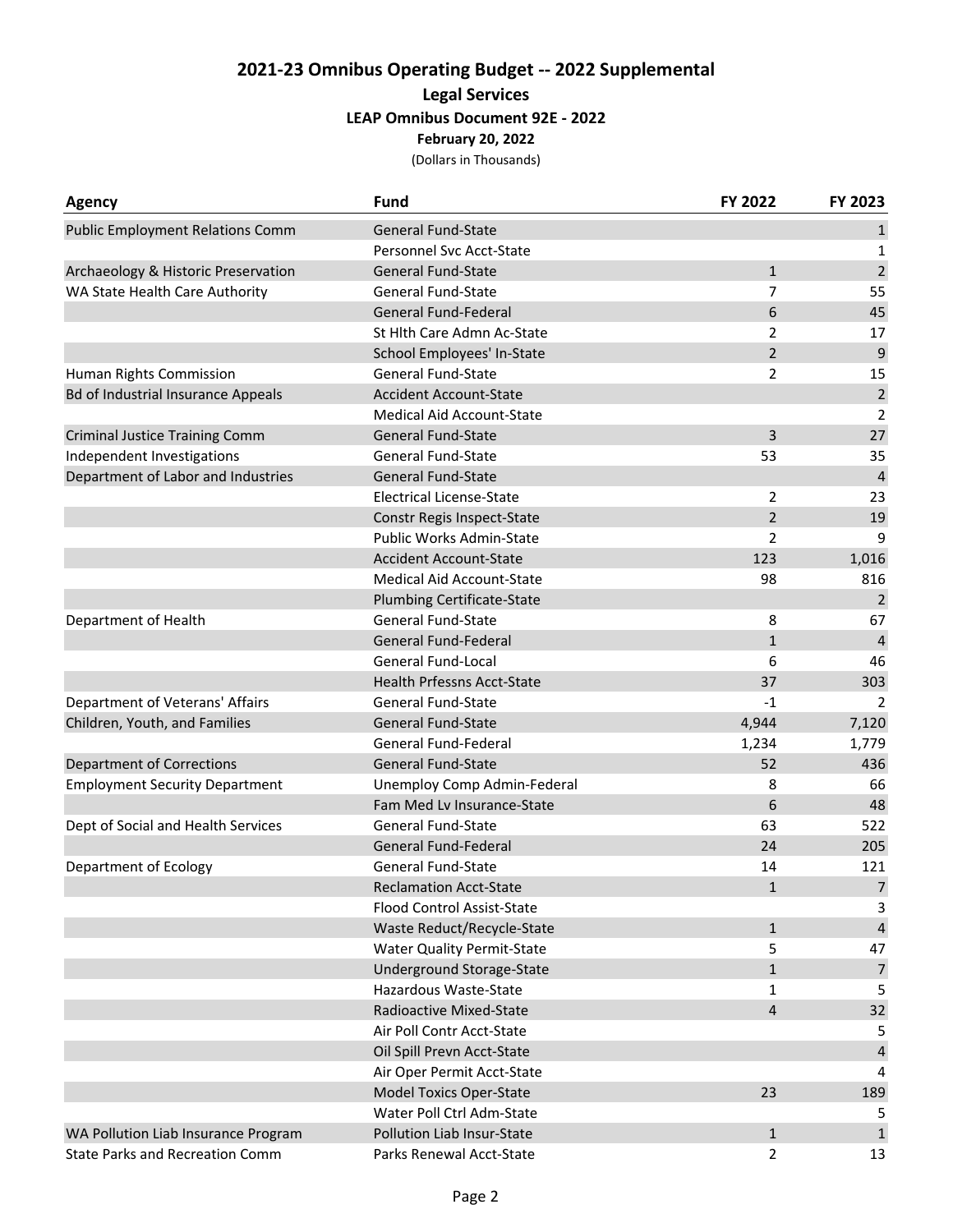## **2021‐23 Omnibus Operating Budget ‐‐ 2022 Supplemental Legal Services LEAP Omnibus Document 92E ‐ 2022 February 20, 2022**

(Dollars in Thousands)

| <b>Agency</b>                             | <b>Fund</b>                       | FY 2022        | FY 2023        |
|-------------------------------------------|-----------------------------------|----------------|----------------|
| <b>Recreation and Conservation Office</b> | <b>General Fund-State</b>         |                | $\overline{2}$ |
|                                           | <b>Recreation Resources-State</b> | 1              | 2              |
| Environ & Land Use Hearings Office        | <b>General Fund-State</b>         |                | $\mathsf{3}$   |
| <b>State Conservation Commission</b>      | <b>General Fund-State</b>         |                | 6              |
| Dept of Fish and Wildlife                 | <b>General Fund-State</b>         | 9              | 74             |
|                                           | Fish Wildlife Consv-State         | 9              | 77             |
| <b>Puget Sound Partnership</b>            | <b>General Fund-State</b>         | $-1$           | $\mathbf 1$    |
| <b>Department of Natural Resources</b>    | <b>General Fund-State</b>         | 6              | 51             |
|                                           | <b>General Fund-Federal</b>       |                | $\overline{2}$ |
|                                           | Forest Development-State          | 3              | 25             |
|                                           | ORV/NonHiwy Veh Acct-State        | $\mathbf{1}$   | $\mathsf{3}$   |
|                                           | Aquatic Lands Acct-State          | $\overline{2}$ | 17             |
|                                           | Res Mgmt Cost Acct-State          | 13             | 111            |
|                                           | <b>Surface Mining Recl-State</b>  |                | 5              |
|                                           | Disaster Response-State           |                | $\mathbf{1}$   |
|                                           | Forest & Fish Suppt-State         | 1              | 11             |
|                                           | <b>Aquatic Land Dredged-State</b> |                | $\mathbf{1}$   |
|                                           | <b>Forest Practices App-State</b> |                | 1              |
|                                           | <b>Model Toxics Oper-State</b>    | $\mathbf{1}$   | 12             |
|                                           | NOVA Program Account-State        |                | 1              |
|                                           | Derelict Vessel Rmv-State         |                | $\mathbf 1$    |
|                                           | Agric College Trst-State          |                | $\overline{2}$ |
| Department of Agriculture                 | <b>General Fund-State</b>         | $\mathbf{1}$   | 13             |
|                                           | Aquatic Lands Acct-State          |                | 1              |
|                                           | <b>Model Toxics Oper-State</b>    |                | $\mathbf{1}$   |
| Washington State Patrol                   | <b>General Fund-State</b>         | 2              | 20             |
| Department of Licensing                   | <b>Business Professions-State</b> | $\mathbf{1}$   |                |
| <b>Public Schools</b>                     | <b>General Fund-State</b>         | 5              | 40             |
|                                           | Charter Sch Ovr Acct-State        | $\mathbf{1}$   | $\overline{7}$ |
| <b>Student Achievement Council</b>        | General Fund-State                | 1              | 4              |
|                                           | <b>General Fund-Federal</b>       |                | $\mathbf 1$    |
| University of Washington                  | General Fund-State                | 11             | 96             |
| <b>Washington State University</b>        | General Fund-State                | 5              | 43             |
| Eastern Washington University             | General Fund-State                | 3              | 23             |
| Central Washington University             | <b>General Fund-State</b>         | 1              | 14             |
| The Evergreen State College               | <b>General Fund-State</b>         | 1              | 11             |
| Western Washington University             | General Fund-State                | 124            | 146            |
| Community/Technical College System        | <b>General Fund-State</b>         | 18             | 146            |
| Deaf and Hard of Hearing Youth            | General Fund-State                |                | 2              |
| Workforce Trng & Educ Coord Board         | General Fund-State                |                | 1              |
|                                           | <b>General Fund-Federal</b>       |                | $\mathbf 1$    |
| Washington State Arts Commission          | <b>General Fund-State</b>         |                | 1              |
| Washington State Historical Society       | <b>General Fund-State</b>         |                | $\overline{2}$ |
| East Wash State Historical Society        | General Fund-State                |                | 3              |